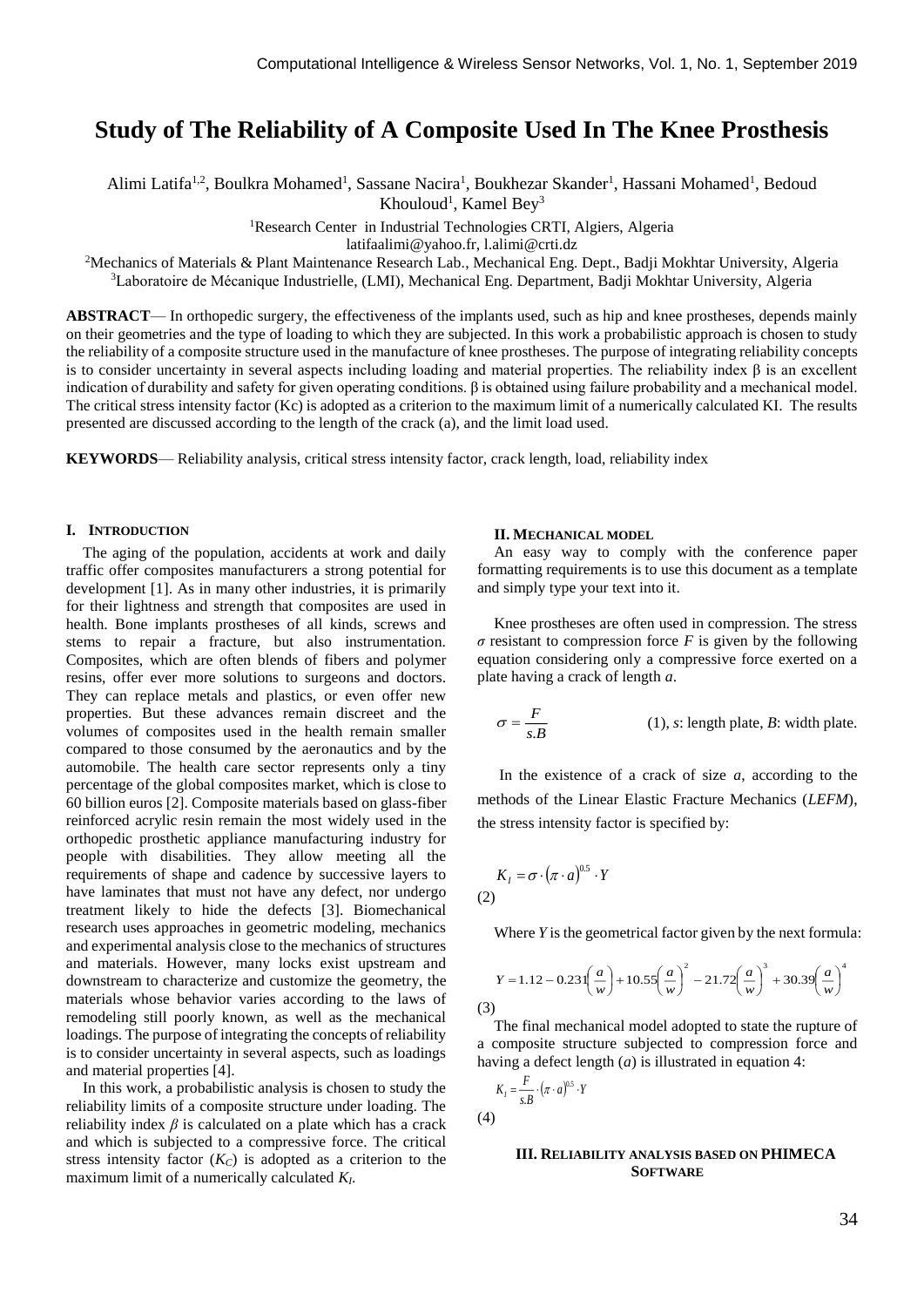For each sizing rule, a failure scenario is defined using a performance function  $G(X_i) = R(X_i) - S(X_i)$ , with *Xi* the basic random variables, and *R(Xi)* the resistance and *S(Xi)* solicitation. The inequality  $G(X_i) > 0$  indicates a security state, however  $G(X_i) < 0$  explains a state of failure. Knowing the variables involved in writing a failure scenario is often only statistical information. The goal is then to assess a probability *Pf,* that of being in a failure situation. The probability of failure  $P_f$  as shown in Figure 1 is the probability of being in  $D_f$ [5].



Fig. 1 Probability density function  $f_X(X_i)$  [5]

Failure probability  $P_f$  is established by equation (5), where *P[G(X)≤0]* is the probability operator and *Φ(-β)* is the cumulative Gaussian probability function [6]:

$$
P_f = P[G(X) \le 0] = \Phi(-\beta)
$$
  
(5)

Consequently, the limit state function used in this work is detailed in Equation (6). This limit state is selected to agree to the expected safety margin distinct by the difference between the material critical toughness (*KC*) and a specified service operational level selected by *K<sup>I</sup>* value. The limit state *G* is measured to assess the reliability index.

$$
G = K_c - \frac{F}{s.B} \cdot (\pi \cdot a)^{0.5} \cdot \left[ 1.12 - 0.231 \left( \frac{a}{w} \right) + 10.55 \left( \frac{a}{w} \right)^2 - 21.72 \left( \frac{a}{w} \right)^3 + 30.39 \left( \frac{a}{w} \right)^4 \right]
$$
(6)

The reliability software PHIMECA [7] is used to compute reliability index *β*. This factor is defined as the inverse of the probability of failure which is expressed here in this study function of crack length and compression force. The range for *K<sup>C</sup>* values is taken from literature analysis dealing with fiberglass composites structures. It is found that thoughness are within the lying from 20 to 60MPa. $\sqrt{m}$ . In the case of PMMA alone, *K<sup>C</sup>* varies between 0.7 and 1.6MPa.√m [8].

Figure 2 illustrates the variation in the reliability index as a function of crack length and the critical toughness *KC*. Discontinuous horizontal lines here limit the margin or limit function  $(G(x)=0)$  that separates the security domain when  $G(x) > 0$  of the failure domain when  $G(x) < 0$ . Three levels of tenacity of composites structure resistance are considered (low: 20; medium: 40 and high:  $60MPa.\sqrt{m}$ ) and as projected the trends are subsequent comparable behaviors and the reliability index decreases with increasing crack length. It should be noted that  $\beta$  equal to 3 corresponding to  $P_f \approx 1.3$  10<sup>-</sup>  $3$  is a value in which the considered structure is in a failure domain. On the other hand, for a value of *β* greater than 4.25 and  $P_f \approx 1.6 \, 10^{-5}$ , the structure works in the safety domain.

In the first case for  $K_C$ =20MPa. $\sqrt{m}$ , the reliability analysis indicates that the security domain is far from the actual service values. This curve shows the falling values of *β* most of them in the region of failure. For the case 2,  $K_C = 40MPa.\sqrt{m}$ , when crack length is fewer than 2 mm, the reliability index reached the safe limit ( $\beta$ =4.25). Finally, in case 3 ( $K_C$  = 60 MPa. $\sqrt{m}$ ), the structure works in the safety field when the length of the crack does not exceed 4.5 mm.



Fig. 2 Reliability index in composites structure as a function of the crack length and critical toughness  $K_C$  (MPa.  $\sqrt{m}$ ).

Figure 3 illustrates the variation of the reliability index *β* as a function of the compression force and the critical toughness *KC*. According to the literature, the compression forces exerted on knee prostheses vary between 800 and 3000 N [9].

The reliability index is calculated each time in three cases *K<sup>C</sup>* different. The horizontal lines here separates the security domain; where  $G(x) > 0$  from the failure domain where  $G(x) < 0$ . For the first case  $K_C$ = 20 MPa. $\sqrt{m}$ . It is obvious that whatever the value of the load considered the structure always belongs to the domain of failure where  $\beta$  is equal to 3 is the probability of failure is large. In the second case,  $K_C = 40$  MPa $\sqrt{m}$ , the structure is safe if the applied load is less than 650 N. And finally, concerning the third case  $K_C = 60$  MPa $\sqrt{m}$ , the structure is in the safety domain as long as the applied load is less than 1000 N.